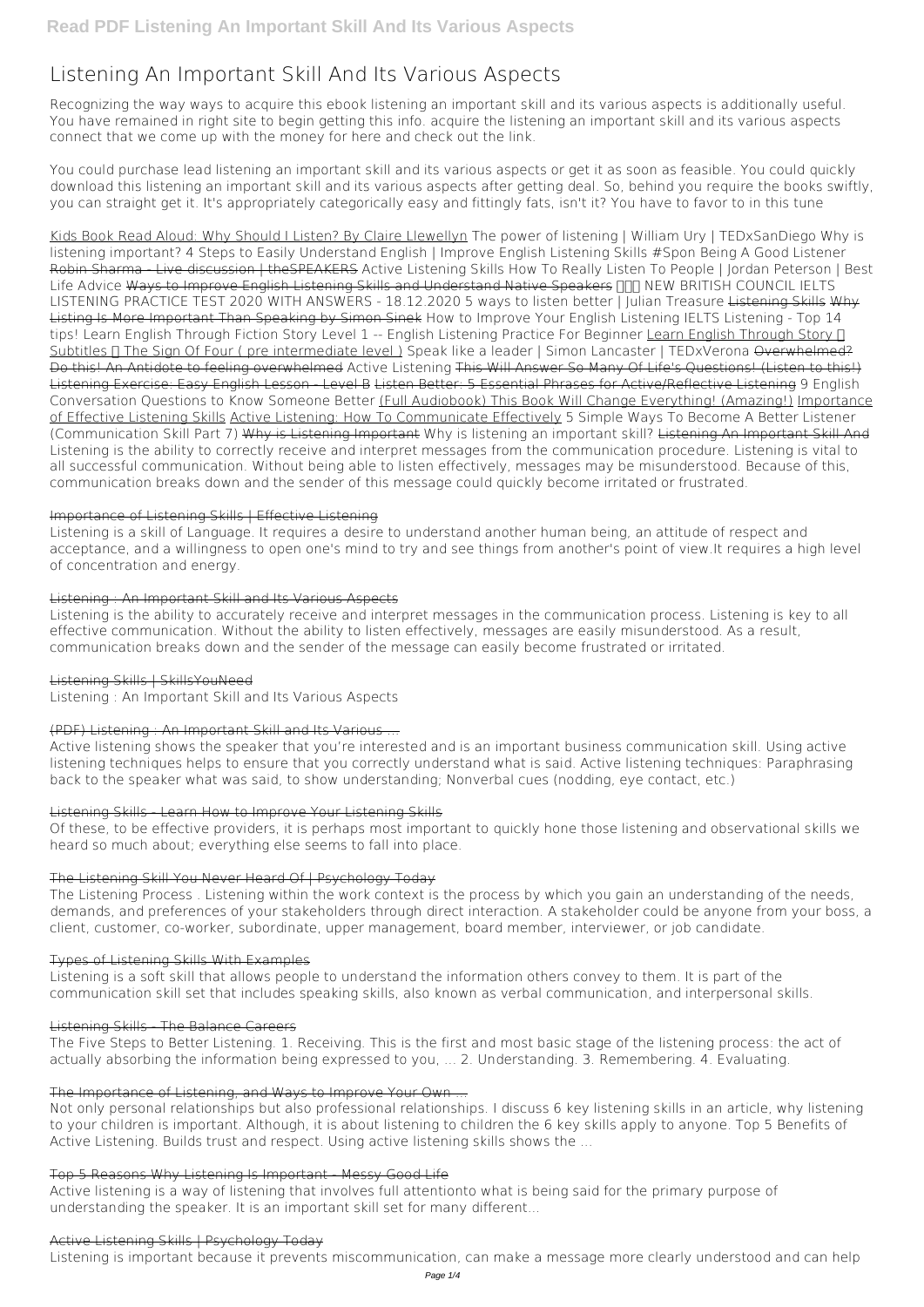reduce the amount of frustration for the speaker. Listening is a skill that is required for all types of communication. Listening is a life skill that is often developed during early childhood.

# Why Is Listening Important? - Reference.com

Listening is the most important skill a leader can master. It is the basis of so many other skills and traits that make up a leader. However, it is a tough skill to master as it requires us to be...

# Listening is the Most Important skill a Leader can have.

Listening skills encourages innovative work, more creativity, fewer mistakes, increased efficiency, more productivity, better client satisfaction and sharing of important information. Listening attentively, no doubt puts the speaker at ease. It also avoids any misunderstandings and misinterpretations of words during the conversation.

# What is the Importance of Listening? By Marketing91

Active listening can create more deep, and positive relationship between the individuals. Active listening is important in bringing changes in the speaker's perspective. Clinical research and evidence show that active listening is a catalyst in a person's personal growth. The growth is specific with personality change and group development.

# Listening - Wikipedia

Listening is the most important skill a leader can have. It is the basis of so many other skills and traits that make up a leader. So be sure to make improving your listening skills a priority. Written by Vimbai Chikoore. Posted in Hub Tagged Leadership Post navigation.

# Why Listening Is The Most Important Leadership Skill ...

On average, people listen at about 25% of their potential. A And in the classroom, teachers often understand that listening is an important skill to have but rarely teach it. C Clearly, teaching students how to be active listener should be a part of your class curriculum.

# The Value of Listening in the Classroom: How to Teach Your ...

Active listening builds strong relationships and, while it may not come naturally to many of us, it's an invaluable communication skill. Becoming an excellent listener will take determination and practice and it will be well worth it in both your professional and personal life.

Discover the Art, Psychology, and Techniques to Become an Amazing Listener Did you know that you could change the entire quality of your life just by focusing on one simple action you do every single day? You'll progress quicker in your career. Your relationships with your co-workers, friends, lovers, and parents, and even with passing strangers, can improve dramatically. You can open your mind to learn new skills and information in a way you've never experienced before. What is this change? It's the change of learning how to listen to others properly. Listening Skills Training: How to Truly Listen, Understand, and Validate for Better and Deeper Connections dives deep into the art of listening, a seemingly long-lost skill that so many of us have forgotten how to do properly, despite it being able to bring so many benefits into everyone's lives. After all, there's a reason the experts claim that the most important element of any successful relationship is being able to communicate properly. James will take you on a journey into the science and psychology that goes into listening while providing you with powerful, actionable tips, so you can develop the skill as fast and as effectively as possible. Some of the powerful topics you'll discover include:  $\Box$  The psychology of listening  $\Box$  How to become an amazing listener  $\Box$  How to become more aware of yourself and your own emotions  $\Box$  Acknowledging your own expectations and judgments that stop you from listening  $\Box$  How to validate others (the most powerful listening skill you can learn!)  $\Box$  The art of reading body language  $\Box$  How to know when someone is lying to you or gaslighting you  $\Box$  Tips for responding in the best possible way This book is only for readers who are ready to change their lives. Once you're ready to improve your listening skills to improve your relationships in all aspects of life, it's time to turn to the first page. Don't wait any longer... Scroll up and click "Buy Now"!

Abstract: This revision emphasizes the use of audiovisual materials as an integral and vital part of a particular program of instruction and serves as a practitioner's guide to their selection and utilization. The teacher is viewed as a manager, organizer, and evaluator of learning experiences as well as a motivator of students. Audiovisual methods are viewed as an important part of the communication process that undergirds education. The text begins with a discussion of the theory and practice of audiovisual teaching followed by chapters dealing with selected audiovisual methods. Methods discussed include contrived experiences, purposeful experiences, demonstrations, study trips, exhibits, educational television, motion pictures, still pictures, radio, and recordings. A final section deals with the role of systems and technology in teaching and the educational process.

When was the last time you listened to someone, or someone really listened to you? "If you're like most people, you don't listen as often or as well as you'd like. There's no one better qualified than a talented journalist to introduce you to the right mindset and skillset—and this book does it with science and humor." -Adam Grant, #1 New York Times bestselling author of Originals and Give and Take \*\*Hand picked by Malcolm Gladwell, Adam Grant, Susan Cain, and Daniel Pink for Next Big Ideas Club\*\* "An essential book for our times." -Lori Gottlieb, New York Times bestselling author of Maybe You Should Talk to Someone At work, we're taught to lead the conversation. On social media, we shape our personal narratives. At parties, we talk over one another. So do our politicians. We're not listening. And no one is listening to us. Despite living in a world where technology allows constant digital communication and opportunities to connect, it seems no one is really listening or even knows how. And it's making us lonelier, more isolated, and less tolerant than ever before. A listener by trade, New York Times contributor Kate Murphy wanted to know how we got here. In this always illuminating and often humorous deep dive, Murphy explains why we're not listening, what it's doing to us, and how we can reverse the trend. She makes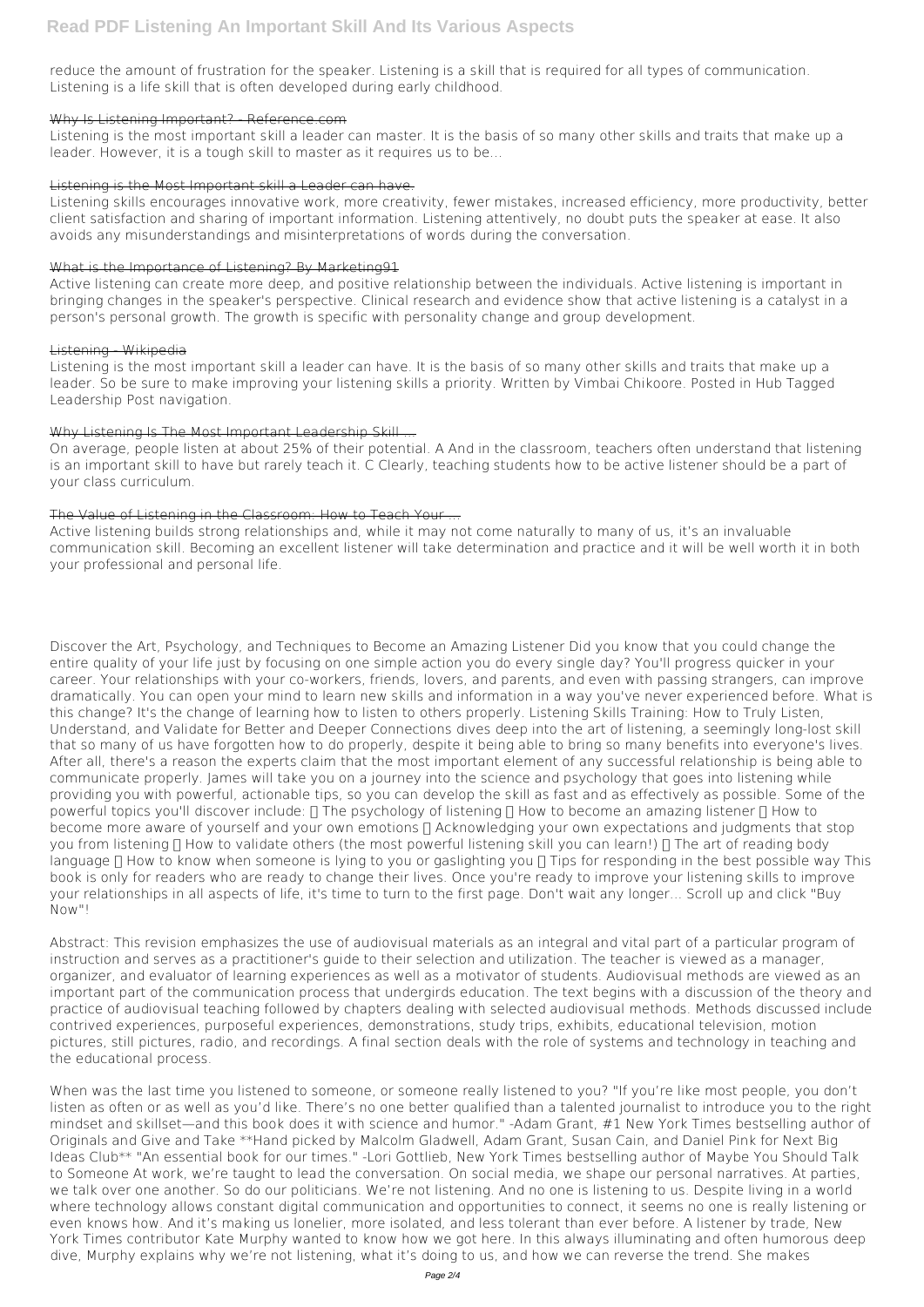# **Read PDF Listening An Important Skill And Its Various Aspects**

accessible the psychology, neuroscience, and sociology of listening while also introducing us to some of the best listeners out there (including a CIA agent, focus group moderator, bartender, radio producer, and top furniture salesman). Equal parts cultural observation, scientific exploration, and rousing call to action that's full of practical advice, You're Not Listening is to listening what Susan Cain's Quiet was to introversion. It's time to stop talking and start listening.

30 Essential tools to sharpen your communication skills through active listening To listen actively is to listen with complete attention and an engaged mind and body. And while it may come naturally to some, it's also a skill that can be honed through practice. Active Listening Techniques will help you do just that, so you can ensure the people around you feel respected, understood, and heard--in the workplace and beyond. With 30 practical communication tools grounded in active listening, you'll acquire skills to help you get your message across, cultivate healthier personal relationships, and even achieve greater career success. Active Listening Techniques helps you: Get the basics--Discover the importance of paraphrasing, nonverbal cues, emotional labeling, mirroring, validation, and other fundamental active listening techniques. Put your skills to use--Each communication tool includes an illustrative anecdote, as well as digestible strategies to help you apply the concept to your everyday life. Manage conflict--Learn how invaluable active listening can be when it comes to navigating difficult or emotionally charged situations. Learn how to develop stronger connections through exercises that explore active listening.

HuffPost 20 Best Business Books of 2017 ∏ Learn communication skills secrets from one of the most successful TED Talks stars of all time Transform your communication skills: Have you ever felt like you're talking, but nobody is listening? Renowned five time TED Talks speaker and author Julian Treasure reveals how to speak so that people listen – and how to listen so that people feel heard. As this leading sound expert demonstrates via interviews with world-class speakers, professional performers and CEOs atop their field, the secret lies in developing simple habits that can transform our communication skills, the quality of our relationships and our impact in the world. Effective speaking, listening, and understanding skills: How to be Heard includes never-before-seen exercises to develop your communication skills that are as effective at home as in the boardroom or conference call. Julian Treasure offers an inspiring vision for a sonorous world of effective speaking, listening and understanding. Communication skills secrets and tips discussed in How to be Heard include:  $\Pi$  Sound affects us all: How to make it work for you and improve your wellbeing, effectiveness and happiness. Why listening matters. How listening and speaking affect one another.  $\Box$  The seven deadly sins of speaking and listening: And how to avoid them; the four cornerstones of powerful speaking and listening.  $\Box$  How to listen and why we don't: Your listening filters, and how to use them. Five simple exercises to achieve conscious listening. Tips from great listeners. Inner listening.  $\Pi$  Your voice: The instrument we all play, and how to play it beautifully. The power of your vocal toolbox and how to build your speaking power; tricks of great speakers; simple exercises and practices to develop your voice.  $\Box$  Saying what you mean: How to plan and structure content so you always hit the bullseye. Clean language. Secrets of rhetoric; great speeches unpacked; exercises and methods to achieve clarity, precision and impact. Five danger words to avoid.  $\prod$ Stagecraft: How to deliver a great talk. Practice, preparation, tools and aids, common mistakes and how to avoid them, stage presence - how to act and talk like a top professional speaker and win over any audience. The five most common errors and how to avoid them.

Discover the Art, Psychology, and Techniques to Become an Amazing Listener Did you know that you could change the entire quality of your life just by focusing on one simple action you do every single day? You'll progress quicker in your career. Your relationships with your co-workers, friends, lovers, and parents, and even with passing strangers, can improve dramatically. You can open your mind to learn new skills and information in a way you've never experienced before. What is this change? It's the change of learning how to listen to others properly. Listening Skills Training: How to Truly Listen, Understand, and Validate for Better and Deeper Connections dives deep into the art of listening, a seemingly long-lost skill that so many of us have forgotten how to do properly, despite it being able to bring so many benefits into everyone's lives. After all, there's a reason the experts claim that the most important element of any successful relationship is being able to communicate properly. James will take you on a journey into the science and psychology that goes into listening while providing you with powerful, actionable tips, so you can develop the skill as fast and as effectively as possible. Some of the powerful topics you'll discover include: □ The psychology of listening □ How to become an amazing listener □ How to become more aware of yourself and your own emotions □ Acknowledging your own expectations and judgments that stop you from listening □ How to validate others (the most powerful listening skill you can learn!) □ The art of reading body language □ How to know when someone is lying to you or gaslighting you □ Tips for responding in the best possible way □ And so much more! This book is only for readers who are ready to change their lives. Once you're ready to improve your listening skills to improve your relationships in all aspects of life, it's time to turn to the first page. Don't wait any longer... Scroll up and click "Buy Now"!

Do you want to improve your relationships and productivity, all by simply changing your listening habits? Listening is the forgotten communication skill, but arguably, the most significant. It is a crucial part of our ability to engage and communicate with others. Listening actively, however, takes this skillset up a level. Almost everyone sincerely believes that they listen effectively; however, good listening skills are rare. Most of us have never been taught the habits that would make us effective listeners, so they need to be practiced and developed. As you develop your listening with purpose, understanding and empathy, you will build better trust and stronger relationships. You already understand the importance of quality communication. But good communication is built not on speaking but on listening. When we learn to actively listen-to listen well-this ability resonates through all our relationships and interactions. Research has found that by listening actively, you will obtain more information, increase others' trust in you, reduce conflict, and better understand the message being delivered. In 10 easy steps, you can go from being a poor listener to an excellent one. At each step, you'll learn how to navigate the pitfalls of strained communication, transforming your ability to exchange accurate, complete information and deepen emotional understanding and connectedness. You'll discover 10 easy-to-learn steps to becoming a better listener, with practical examples of do's and don'ts. These strategies will teach you how to: Focus your attention Listen with purpose and empathy Improve as a leader Develop healthier relationships Each chapter in this book will teach you about a vital component of active listening. While listening sounds simple, it's anything but. Listening well, listening deeply, is an interconnected, complex process. But the result is well worth the effort, equipping you to undo the damage to your relationships inflicted by shallow or dismissive listening. Are you ready to take the leap and completely change your